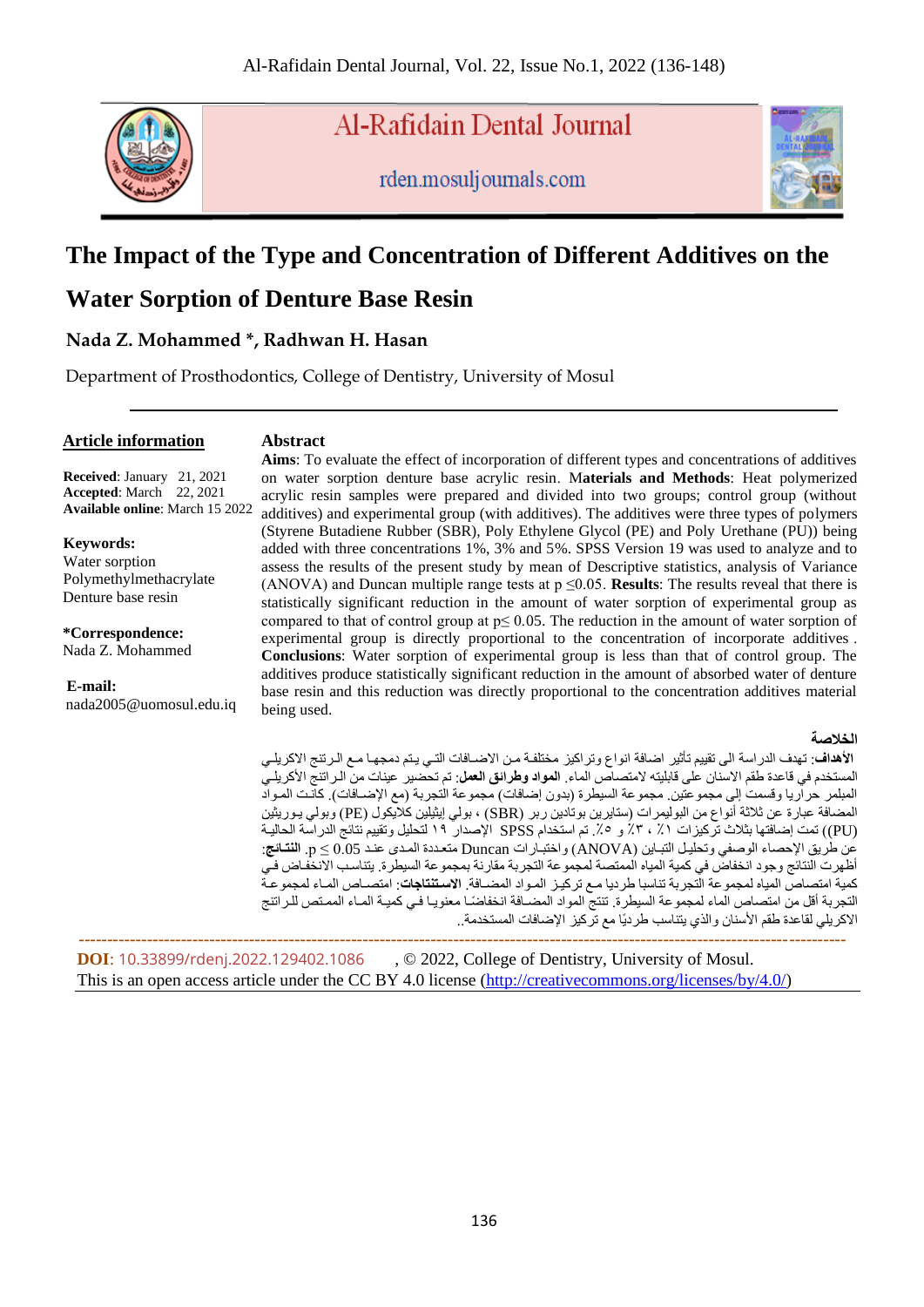#### **INTRODUCTION**

Complete or partial dentures are the most popular treatment modalities used to replace lost teeth; since the cost of metal base denture and dental implants are considerably higher  $(1)$ . . Polymethyl methacrylate (PMMA) or acrylic resin is one of the most commonly used polymeric materials for this purpose <sup>(2&3)</sup>.

During the time service of denture in patient mouth, it absorbs water and saliva. Water sorption of acrylic resin depend on its chemical composition and intrinsic strength in addition to the amount of adsorbed water  $(4)$ . The polar carbonyl groups of acrylic resin pull water molecules and as the interpolymer chain distance was greater than the size of water molecules; they diffuse between the interpolymer gaps and gradually penetrate deeper into the polymer matrix and reduce the frictional forces in between the polymer chain that causes deterioration of the mechanical properties of the denture base resin <sup>(5&6)</sup>.

It has been reported  $(7)$  that the polymerization shrinkage of acrylic resin partially compensates by water sorption. Hence, it improves the fitness of prosthesis. In contrast, it may cause dimensional change that give rise to change the previously determined occlusal vertical dimension of occlusion (8&9) and internal stress that in turn leads to the formation of crack and decrease the fatigue and fracture resistance of the denture base material. In addition to the

fact that water, molecules act as plasticizer that may negatively affect the mechanical properties of dental resin<sup>(10)</sup>.

Water sorption of heat polymerized acrylic resins was more than that of selfcured resin  $(11)$ . Water sorption of denture base resin affected by the chemical composition and polymerization technique  $(12\&13)$ . It has been proved that curing of conventional and high impact heat polymerized denture base resins by infrared radiation significantly reduces their water sorption as compared to that when they cured by water bath  $(14)$ .

The addition of filler into acrylic resin affects the amount of it's water sorption as it depend on the interfacial bonding between filler and resin matrix as well as the type, size and distribution of the fillers particle within resin matrix (15,16&17) . Water sorption of PMMA nano composite is higher than that of PMMA hybrid Nano composite. The incorporated Nano particles lead to further fill or diminish of the micro voids in the PMMA hybrid Nano composite <sup>(18)</sup>.

### **MATERIALS AND METHODS**

 The total number of heat polymerized acrylic resin samples (50) were divided into two groups;control group ( 5 samples without additives) and experimental group (45 samples with additives). The additives were three types of polymers (Styrene Butadiene Rubber (SBR), Poly Ethylene Glycol (PE) and Poly Urethane (PU)) being added with three concentrations 1%,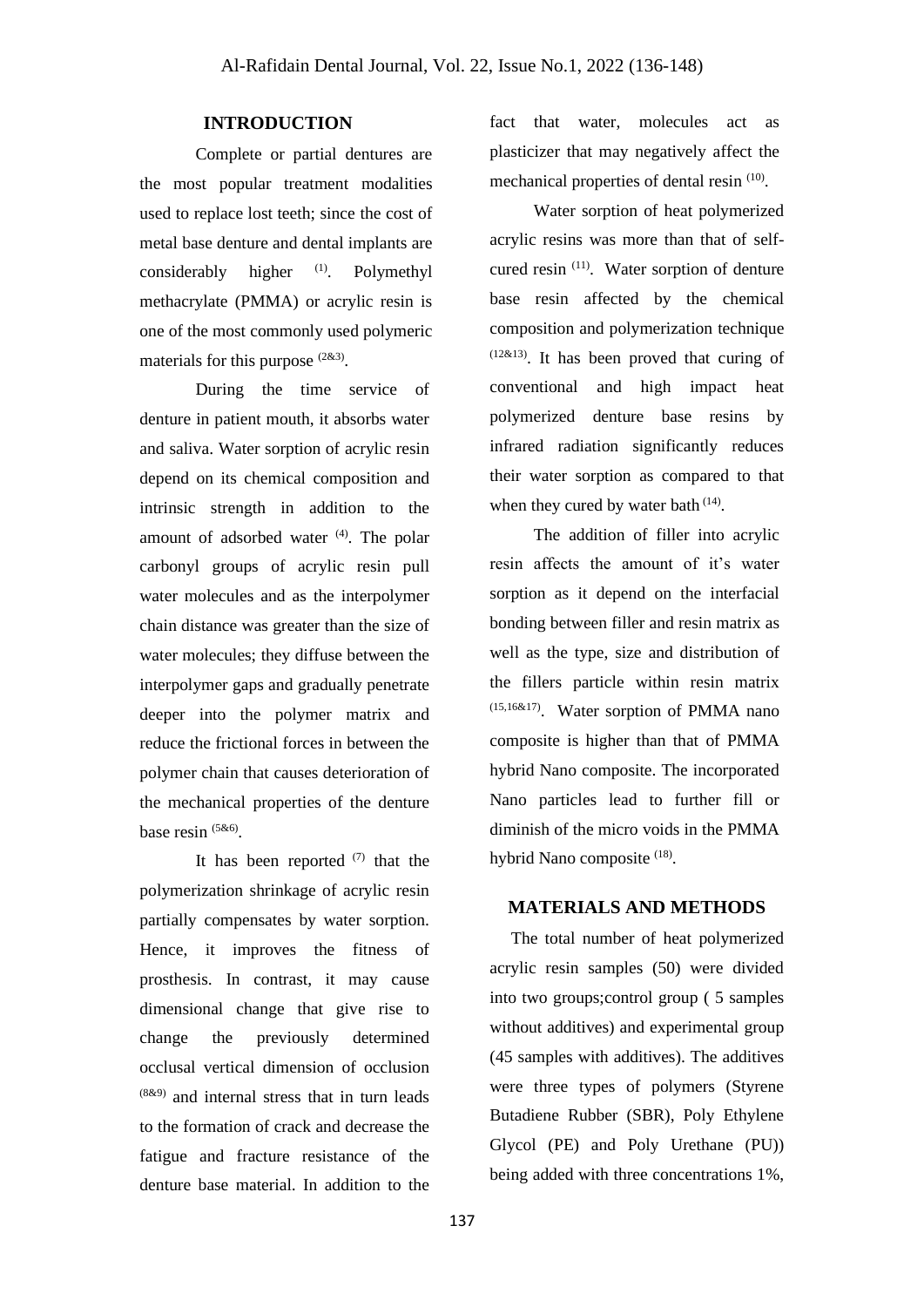3% and 5%. All the samples of heat polymerized denture base resin used in this study were prepared by conventional flasking, packing and curing procedures. The molds were prepared by cutting the Biostar sheet as master mold, with the following dimension  $12\times10\times4\t\pm0.02$ mm (long, width and height respectively) $(12)$ .

 The investing stone was mixed with water powder ratio of 100:23 according to manufacturer's instructions. A manual spatulation up to 10- 20 seconds and to get rid of possible air bubbles in the mixtures, an electrical vibrator for about 2 minutes was used.

The molds were prepared by pouring the dental stone mixture into the base half of the metallic dental flask and investing the master mold after being lubricated with a thin layer of separating medium to ensure their easy separation and removal from the stone molds after stone setting and flask opening.After complete set (about 1 hour), the set stone surface was coated with alginic insulator (cold mould seal).The upper half of the flask was put and filled with a newly mixed stone and vibrated until the flask was completely filled with some excess. Then the counterpart (upper lid) of the dental flask was put in its place and the clamp was screwed tightly and left for one hour for final setting. After this time the two halves of the dental flask were opened and the master plastic mold pieces were removed carefully to avoid damaging the stone molds, all exposed stone surfaces of

the flask were coated with alginic insulator (cold mould seal) left it to dry. This process was repeated until three layers were applied and left to be completely dry. Heat polymerized acrylic resin (Triplex Hot technical, Ivoclar vivadent, Liechtenstein) was used in this study. The manufacturer's recommendation for powder to liquid mixing ratio was followed (23.4g powder to 10 ml liquid). Composites with varying amounts of polymers were prepared by replacing a weight fraction of the pre-mixed MMA liquid with an equal weight of polymer. The weight fractions of substituted premixed MMA by the polymer were 1%, 3% and 5%.

At the beginning, the specific amount of MMA was poured into a glass bottle and the particular percent of the polymer was added to it and mixed together by glass rod until a homogenous mixture liquid is obtained. The powder was then added slowly and mixed together. The mixture was covered and left until it reached dough stage, and then acrylic resin dough was packed into the stone mold. The flasks were pressed to 200 MPa pressure for 10 minutes using hydraulic bench press. After that, the flasks were transferred to a spring–loaded clamp ready for processing.

The heat curing process was carried out using a thermostatically controlled water bath. Short curing cycle was achieved at 73°C for 90 min. Then after, the water bath temperature was raised to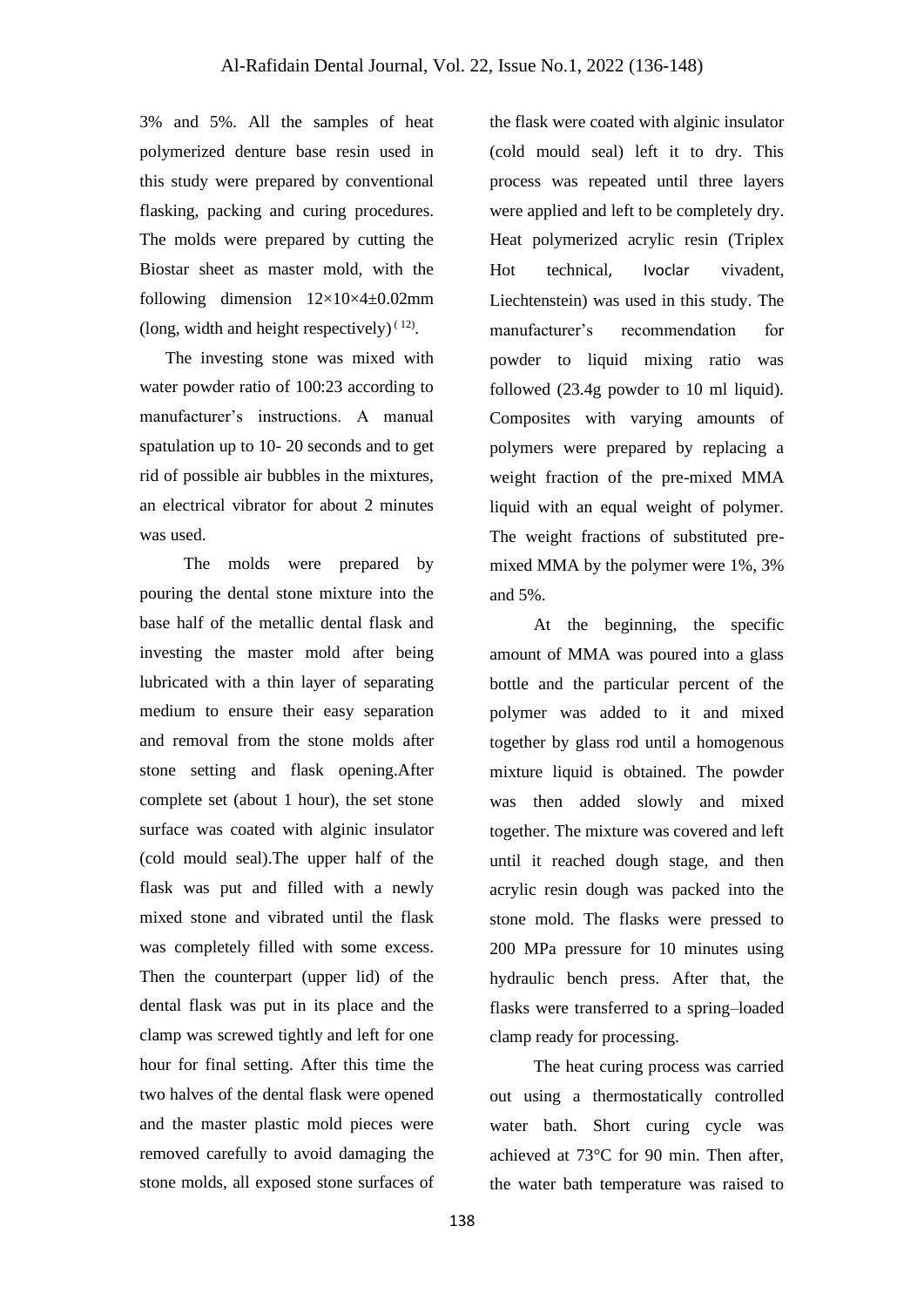100°C and left boiled for 30 min. the flasks removed and left to cool down slowly on bench before opening the flask. After one day, the heat polymerized acrylic resin specimens were extracted out from the molds, cleaned; the traces of stones carefully removed and the excess margins were eliminated. The proposed dimensions of the specimens were confirmed by finishing the margins.

After specimens' preparation, they dried over silica gel in a desiccator at 37°C until their weight become constant. An electronic balance device with accuracy of 0.0001 gm was used to weight the specimens; this was considered initial weight of specimens  $(m_1)$ . At this point, the volume (V) of each specimen was measured by an electronic digital vernia (accuracy of 0.01mm) and calculated using the means of three measurements of each dimension taken at three spaced locations around the borders.

Then, the specimens immersed in deionized distilled water, at  $(37 \pm 1)$  °C for 7 days  $\pm$  2 hours in a thermostatically controlled incubator. After this time, the specimens were removed from the water with tweezers, wiped with clean dry towel until freeing them from visible moisture, waved in the air for 15 seconds and weighed 1 min after removal from the water. This mass (wet mass) was recorded as  $(m_2)$ . After that, the specimens were dried by placing in the desiccator that contain freshly dried silica gel at 37°C until a final constant mass is obtained

which was recorded as  $(m_3)$ .

The water sorption  $(W_{\rm SD})$  value for each specimen were calculated and expressed in microgram per cubic millimeter ( $\mu$ g/mm<sup>3</sup>) from the following equations <sup>(19)</sup>:

 $W_{\rm sp} = m_2 - m_3 / V$ 

Where:

W<sub>sp:</sub> water sorption.

 $m<sub>2</sub>$ : the mass of the specimen after water immersion.

m3: the reconditioned mass of the specimen.

V: the volume of the specimen.

After data collection, SPSS Version 19 was used to analyze and to assess the results of the present study by Descriptive statistics (means and standard deviations), analysis of Variance (ANOVA) and Duncan multiple range tests at  $p \le 0.05$ .

#### **RESULTS**

The mean and standard deviations of the water sorption of control group and experimental groups are shown in figures (1,2 and 3) The results reveal that there are decrease in the water sorption of experimental groups as compared to that of control group. The reduction in the amount of water sorption of experimental group is directly proportional to the concentration of incorporate additives.

One-way analysis of variance (ANOVA) tables (1,2 and 3) show a statistically significant decrease in the water sorption of experimental group as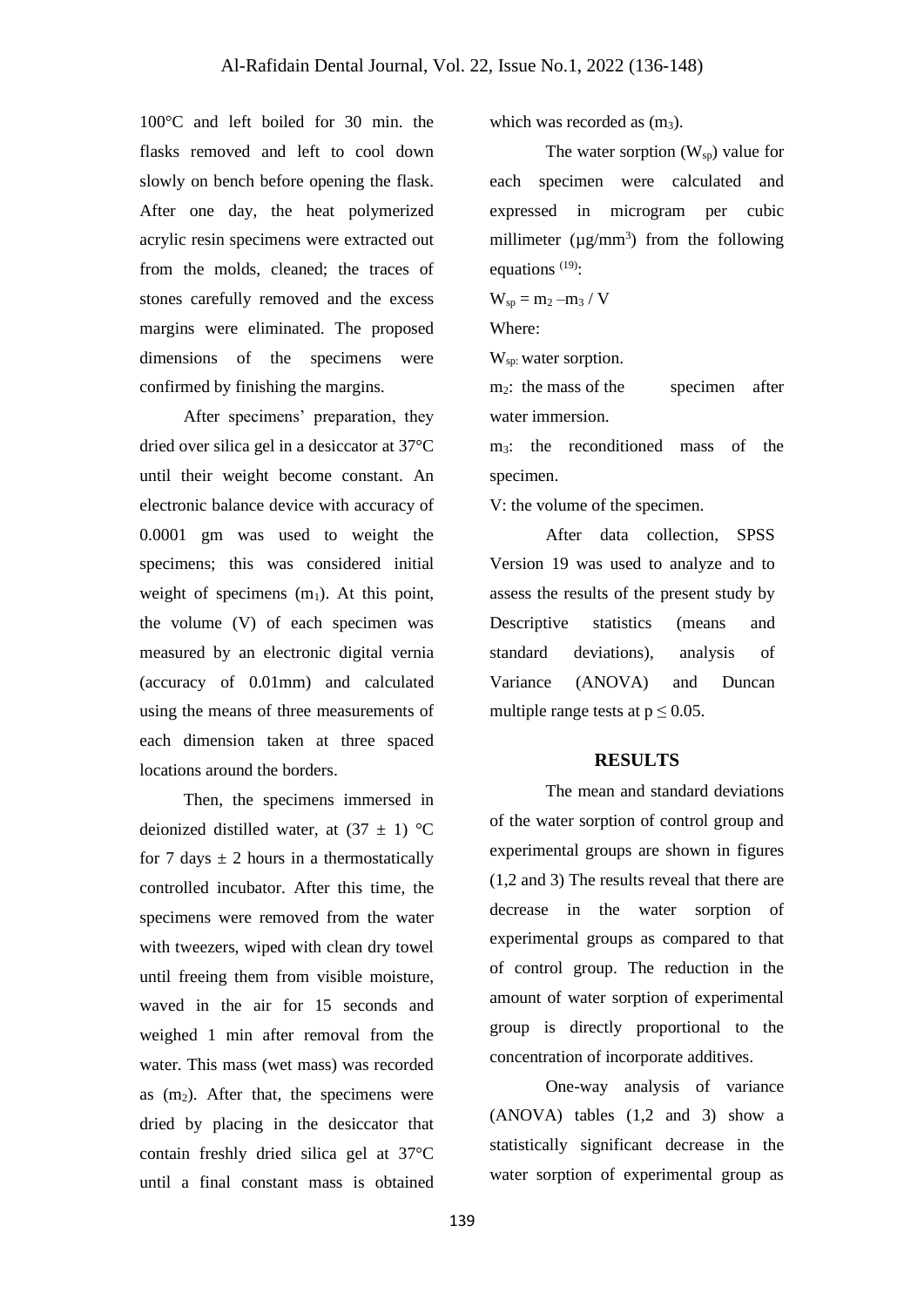compared to that of control group at  $p \leq$ 0.05. Duncan's multiple comparison test figures (1,2 and 3) reveals that the water sorption of all experimental group decreased significantly in as compared to that of control group at  $p \leq 0.05$ . Except for experimental group of 1% SBR the water sorption none significantly decreased as compared to that of control group at  $p \leq 0.05$ 

**Table (1):** One-Way analysis of variance (ANOVA) for water sorption of control and experimental group of SBR polymer.

|                       | <b>SS</b> | Df | <b>MS</b> |       |           |
|-----------------------|-----------|----|-----------|-------|-----------|
| <b>Between Groups</b> | 0.039     | 3  | 0.013     | 4.474 | 0.01<br>8 |
| Within Groups         | 0.046     | b  | 0.003     |       |           |
| Total                 | 0.085     | O  |           |       |           |

**Table (2):** One-Way analysis of variance (ANOVA) for water sorption of control and

|                       |       | ັ<br>$\blacksquare$ | $\overline{ }$ |      |      |
|-----------------------|-------|---------------------|----------------|------|------|
|                       | SS    | df                  | <b>MS</b>      |      |      |
| <b>Between Groups</b> | 0.051 |                     | 0.017          | 7.41 | 0.00 |
| Within Groups         | 0.037 | n                   | 0.002          |      |      |
| Total                 | 0.088 |                     |                |      |      |

experimental group of PEG polymer.

**Table (3):** One-Way analysis of variance (ANOVA) for water sorption of control and experimental group of PU polymer.

|                       | SS    | Df | <b>MS</b> |       |      |
|-----------------------|-------|----|-----------|-------|------|
| <b>Between Groups</b> | 0.064 |    | 0.021     | 9.185 | 0.00 |
| Within Groups         | 0.037 | 6  | 0.002     |       |      |
| Total                 | 0.101 |    |           |       |      |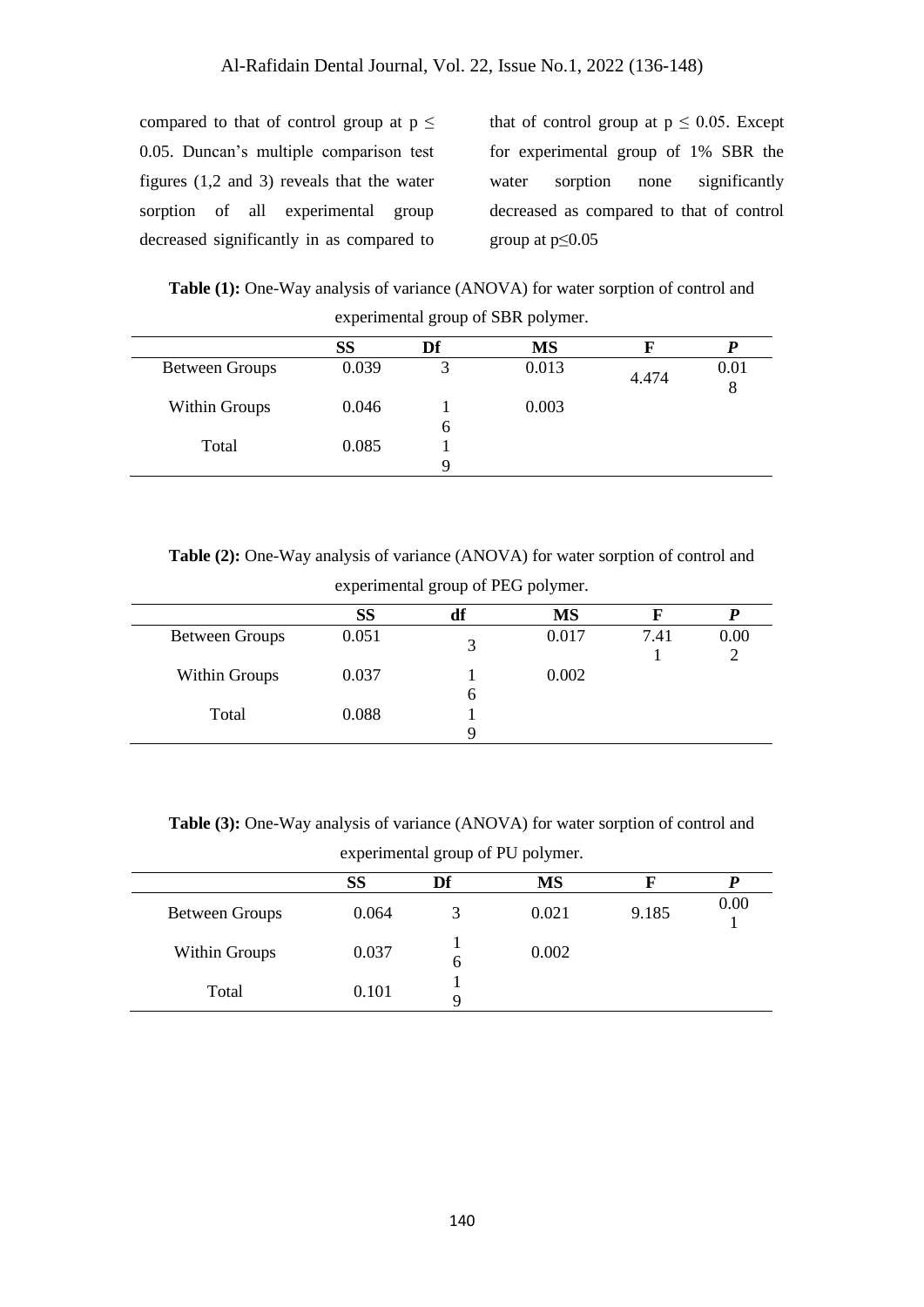

**Figure (1):** Mean, standard deviation and Duncan's multiple comparison test for water sorption of control and experimental group of SBR polymer



**Figure (2**): Mean, standard deviation and Duncan's multiple comparison test for water sorption of control and experimental group of PEG polymer.



Figure (3): Mean, standard deviation and Duncan's multiple comparison test for water sorption of control and experimental group of PU polymer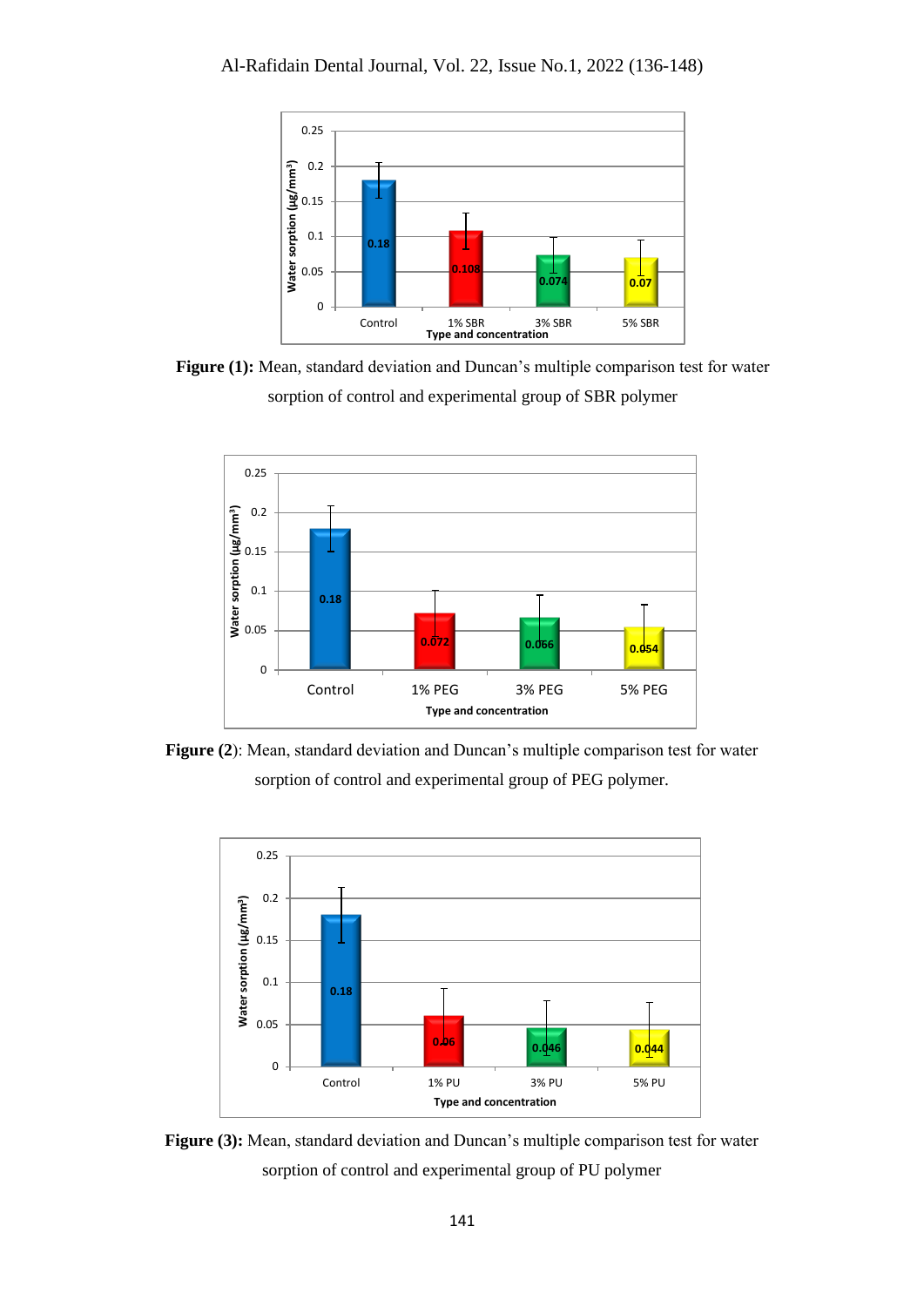The mean and standard deviations for water sorption of control and experimental groups of 1% concentration of additives (SBR, PEG and PU polymers) figure (4) reveals that the water sorption of experimental group of 1% concentration of additives is less than that of control group.

One-way analysis of variance (ANOVA) table (4) shows a statistically significant decrease in the amount of water sorption of experimental group of 1%

concentration of additives (SBR, PEG and PU polymers) as compared to that of control group at  $p \leq 0.05$ . While the Duncan's multiple comparison test figure (4) indicates that the significant reduction in the water sorption of experimental group of 1% concentration of PEG and PU polymers and none significant reduction in the amount of water sorption of experimental group of 1% concentration SBR polymer as compared to control group at  $p \leq 0.05$ .

**Table (4):** One way analysis of variance (ANOVA) for water sorption of control and experimental group of 1% concentration of additives (SBR,PEG and PU polymers).

|                       | SS    | Df | <b>MS</b> |       |           |
|-----------------------|-------|----|-----------|-------|-----------|
| <b>Between Groups</b> | 0.044 | 3  | 0.015     | 4.669 | 0.01<br>6 |
| Within Groups         | 0.05  | O  | 0.003     |       |           |
| Total                 | 0.094 |    |           |       |           |



**Figure (4):** Mean, standard deviation and Duncan's multiple comparison test for water sorption of control and experimental group of 1% concentration of additive materials (SBR,PEG and PU polymers).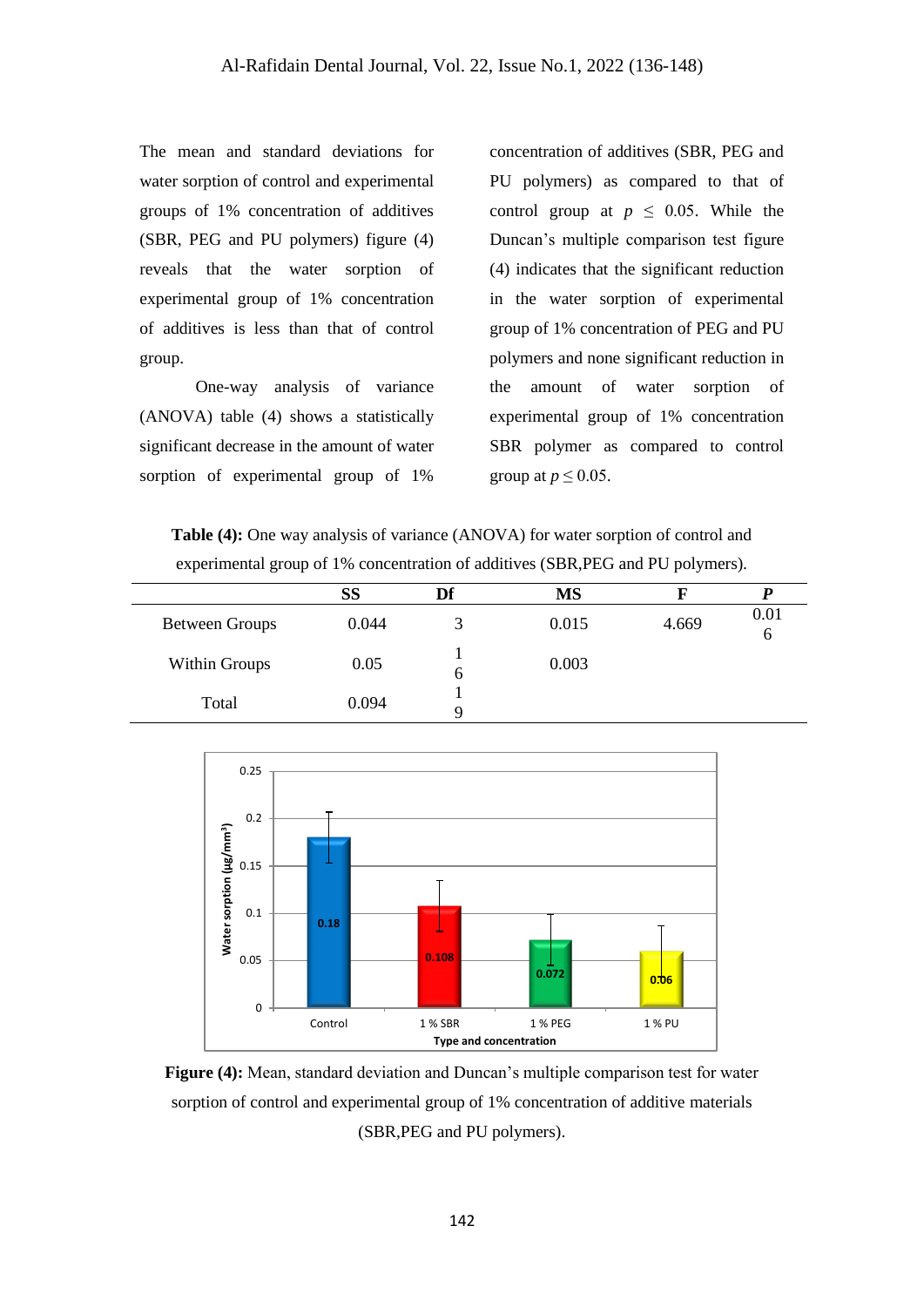The mean and standard deviations for water sorption of control and experimental groups of 3% concentration of additives (SBR, PEG and PU polymers) figure (5) reveals that there are reduction in the amount of absorbed water of experimental group of 3% concentration of additives (SBR, PEG and PU polymers) as compared to that of control group.

Duncan's multiple comparison test figure (5) and One-way analysis of variance (ANOVA) table (5) show a statistically significant decrease in the amount of water sorption of experimental group of 3% concentration of additives (SBR, PEG and PU polymers) as compared to that of control group at  $p \leq 0.05$ .

**Table (5):** One way analysis of variance (ANOVA) for water sorption of control and experimental group of 3% concentration of additive materials (SBR,PEG and PU polymers).

|                       | <b>SS</b> | df | MS    |      |      |
|-----------------------|-----------|----|-------|------|------|
| <b>Between Groups</b> | 0.054     |    | 0.018 | 7.83 | 0.00 |
| Within Groups         | 0.037     | O  | 0.002 |      |      |
| Total                 | 0.091     |    |       |      |      |



**Figure (5):** Mean, standard deviation and Duncan's multiple comparison test for water sorption of control and experimental group of 3% concentration of additive materials (SBR,PEG and PU polymers).

The mean and standard deviations for water sorption of control and experimental groups of 5% concentration of additives (SBR, PEG and PU polymers) figure (6) revealed that the water sorption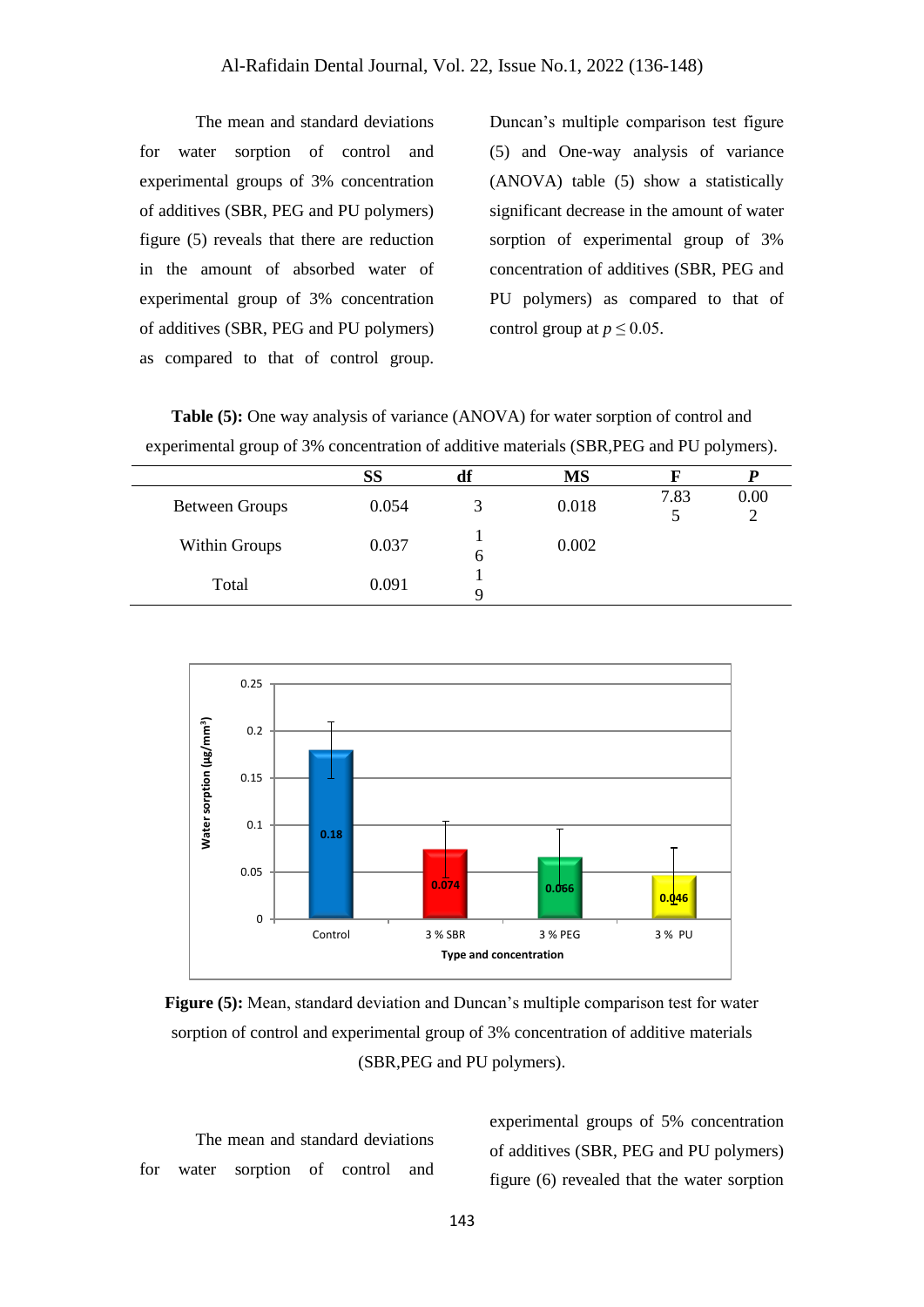control group higher than that of experimental group of 5% concentration of additives (SBR, PEG and PU

polymers). Duncan's multiple comparison test figure (6) and One-way analysis of

variance (ANOVA) table (6) show a statistically significant decrease in the water sorption of experimental group of 5% concentration of additives (SBR, PEG and PU polymers) as compared to that of control group at  $p \leq 0.05$ .

**Table (6):** One way analysis of variance (ANOVA) for water sorption of control and experimental group of 5 % of additive materials (SBR,PEG and PU).

|                | SS    | Df | <b>MS</b> |       |      |
|----------------|-------|----|-----------|-------|------|
| Between Groups | 0.059 |    | 0.02      | 9.414 | 0.00 |
| Within Groups  | 0.034 | 16 | 0.002     |       |      |
| Total          | 0.093 | 19 |           |       |      |



**Figure (6):** Mean, standard deviation and Duncan's multiple comparison test for water sorption of control and experimental group of 5% concentration of additive materials (SBR,PEG and PU polymers).

#### **DISCUSSION**

Water sorption is one of the most critical properties of denture base resin

that affects the quality of prosthesis and patient's life (20&21). The measured amount

of water sorption of both control and experimental groups used in this study are within ADA standard value of water sorption for denture base materials which are  $32\mu g/mm^{3}$ <sup>(19)</sup>.

The mean and stander deviation values of the measured water sorption of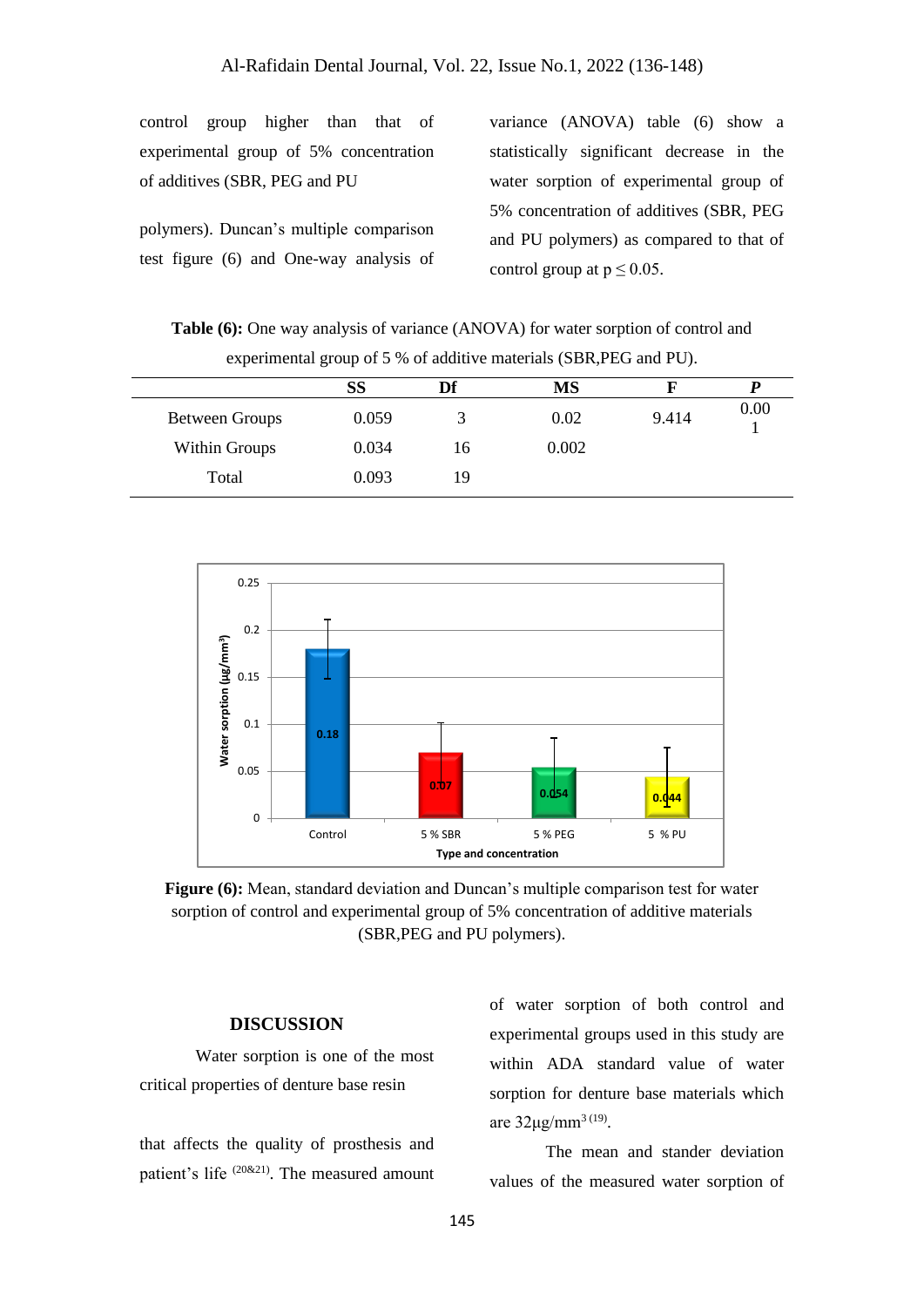the control and experimental groups are listed in figures (1,2 and 3). These figures expose that there is reduction in the amount of absorbed water of experimental group being blended with the additive materials (SBR, PEG and PU) as compared to that of control group. When two polymers are blended together, they form what's called interpenetrating polymer network (IPN) that involves physical crosslinking rather than chemical bonding (22) . The cross-linking of the polymer chains increases their molecular weight, so that their resistance to solvents and water sorption are also increased (23).

According to the results of this research, one way analysis of variance (ANOVA) tables (1,2 and 3) indicates statistically significant decrease in the water sorption of all experimental group as compared to that of control group at  $p \leq$ 0.05. While Duncan's multiple comparison test figure (1) confirms that water sorption of experimental group incorporated with 1% SBR polymer decreased none significant as compared to that of control group at  $p \leq 0.05$ . This was in agreement with Nguyen et *al* <sup>(24)</sup>, modifications in the manufacturing techniques or incorporation of different additives into denture base resin may cause the observed differences in this evaluated property.

 In this study, the measured amount of water sorption varies with respect to the type of the additive materials being incorporated with heat

polymerized denture base resin figures (4,5, and 6). Water molecules are absorbed into polymer due to the polarity of the polymers' molecules, unsaturated chemical bonds or unbalanced intermolecular forces of polymer (25,26&27). This is in agree with Özdemir and Alada $\check{g}^{(4)}$  who reported that, the same type of denture base resins incorporated with some additives, show different amount of water sorption . This can be related to the improvement in the degree of conversion of experimental group with additives, water sorption of polymeric material is influenced by its degree of conversion (3) or it may be due to the reduction in the amount of eluted residual monomer. Heat polymerized acrylic resins that had different types of additives exhibit significant differences in amount of eluted residual monomer and ratios of water sorption<sup>(28)</sup>.

The most pronounced reduction in the amount of water sorption is recorded with the incorporation of polyurethane polymer figure (3). The amount of water sorption of polymeric materials mainly affected by their chemical composition and structural configuration (13).

The reduction in the amount of water sorption of experimental group is directly proportional to the concentration of incorporate additives figure (1,2 and 3). This may be related to the increase in physical cross-linking between polymers chains (29) or to the reduction in the porosity within resin matrix  $(30)$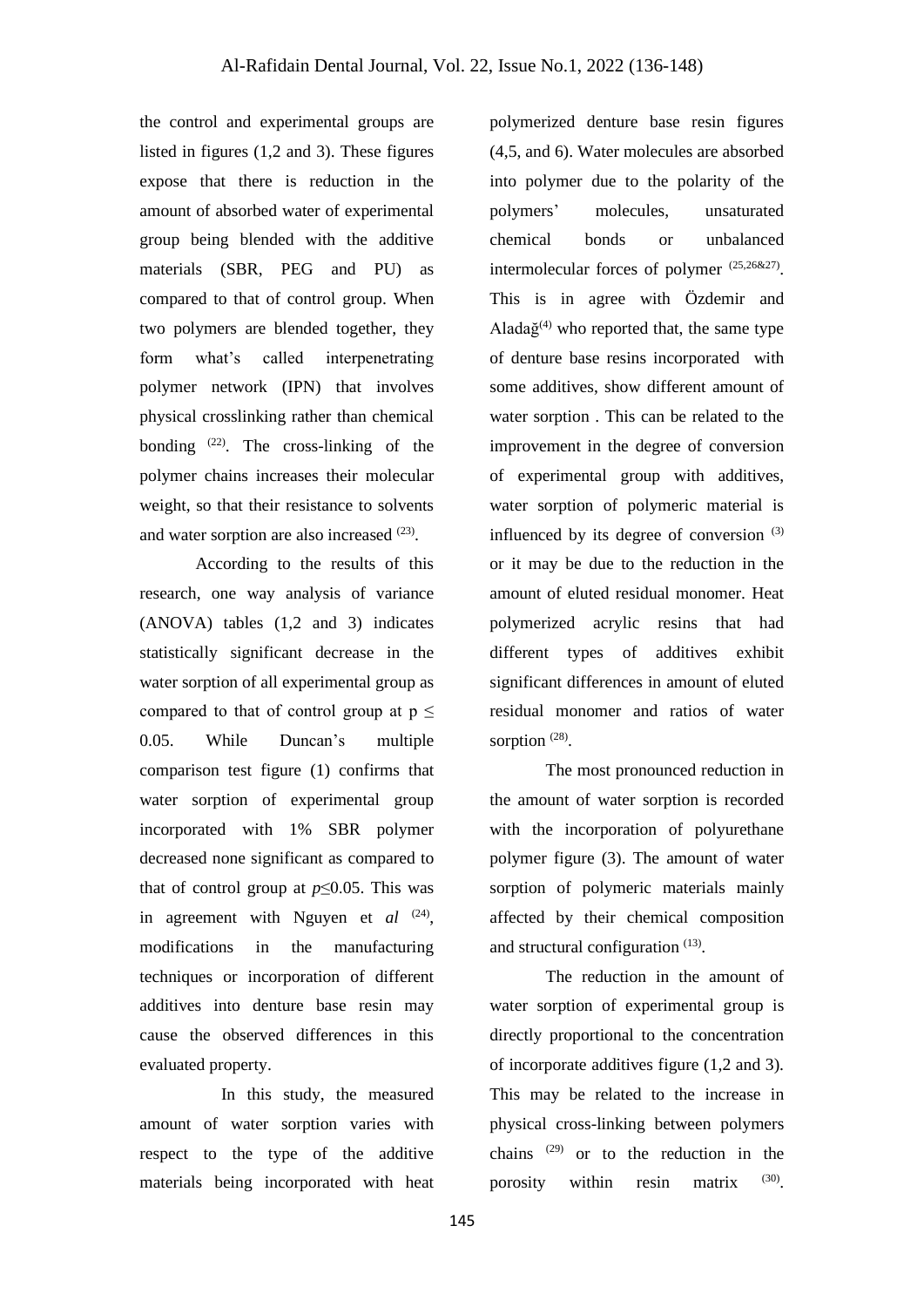Incorporation of Various types and concentrations fillers reduces porosity and water absorption of acrylic resin material (31) .

### **CONCLUSION**

 Water sorption of experimental group is less than that of control group. The additives produce statistically significant reduction in the amount of absorbed water of denture base resin and this reduction was directly proportional to the concentration additives material being used.

#### **REFERENCES**

- 1. Baghani MT, Yahyazadehfar N, Zamanian A, Abbasi K, Shanei F, Shidfar S and Zohri Z. Factors Affecting Bonding Strength of Artificial Teeth: A Literature Review. J Res Med Dent Sci. (2018);6 (1): 184-191.
- 2. Alla RK, Sajjan S, Alluri VR, Ginjupalli K, Upadhya N. Influence of Fiber Reinforcement on the Properties of Denture Base Resins. JBNB. (2013) ; 4, 91-97.
- 3. Chen SG,Yang J, Jia Y, Lu B and Ren L. A Study of 3D-Printable Reinforced Composite Resin: PMMA Modified with Silver Nanoparticles Loaded Cellulose Nanocrystal. MDPI; 11:1-14.
- 4. Özdemir H and ALadağ Lİ. The Effect of Different Polymerization Periods on Water Sorption of Acrylic Resins. J Dent Fac Atatürk

Uni .(2013);21(2): 214-219

- 5. Jang DE, Lee JY, Jang HS, Lee JJ and Son MK. Color stability, Water Sorption and Cytotoxicity of Thermoplastic Acrylic Resin for Non-Metal Clasp Denture. J Adv Prosthodont. (2015); 7:278-87.
- 6. Chandrahari N, Kumar CR, Salgar AR, Prathibha N, Singh M and Singh S. Comparison of Fracture Resistance of Heat Cure Resins Polymerized by Conventional and Microwave Methods after Immersion in Artificial Saliva. J Contemp Dent Pract. (2019);20(1):71-77.
- 7. Al-Aaloosi SR and Abdul Fatah N. Tooth Movement in Maxillary Complete Dentures Fabricated with Fluid Resin Polymer Using Different Investment Materials. J Bagh College Dentistry. (2012); 24(3): 18-24.
- 8. Rimple, Gupta A, Kamra M. An Evaluation of the Effect of Water Sorption on Dimensional Stability of the Acrylic Resin Denture Bases. IJCD. (2011); 2 (5): 43-48.
- 9. Figuerôa RMS, Bruna CO, César AG, Carolina C , Vanessa MU and Karin HN. Porosity, Water Sorption and Solubility of Denture Base Acrylic Resins Polymerized Conventionally or in Microwave. J Appl Oral Sci (2018); 26 :1-7.
- 10. Tham WL, Chow WS and Ishak ZAM. Simulated Body Fluid and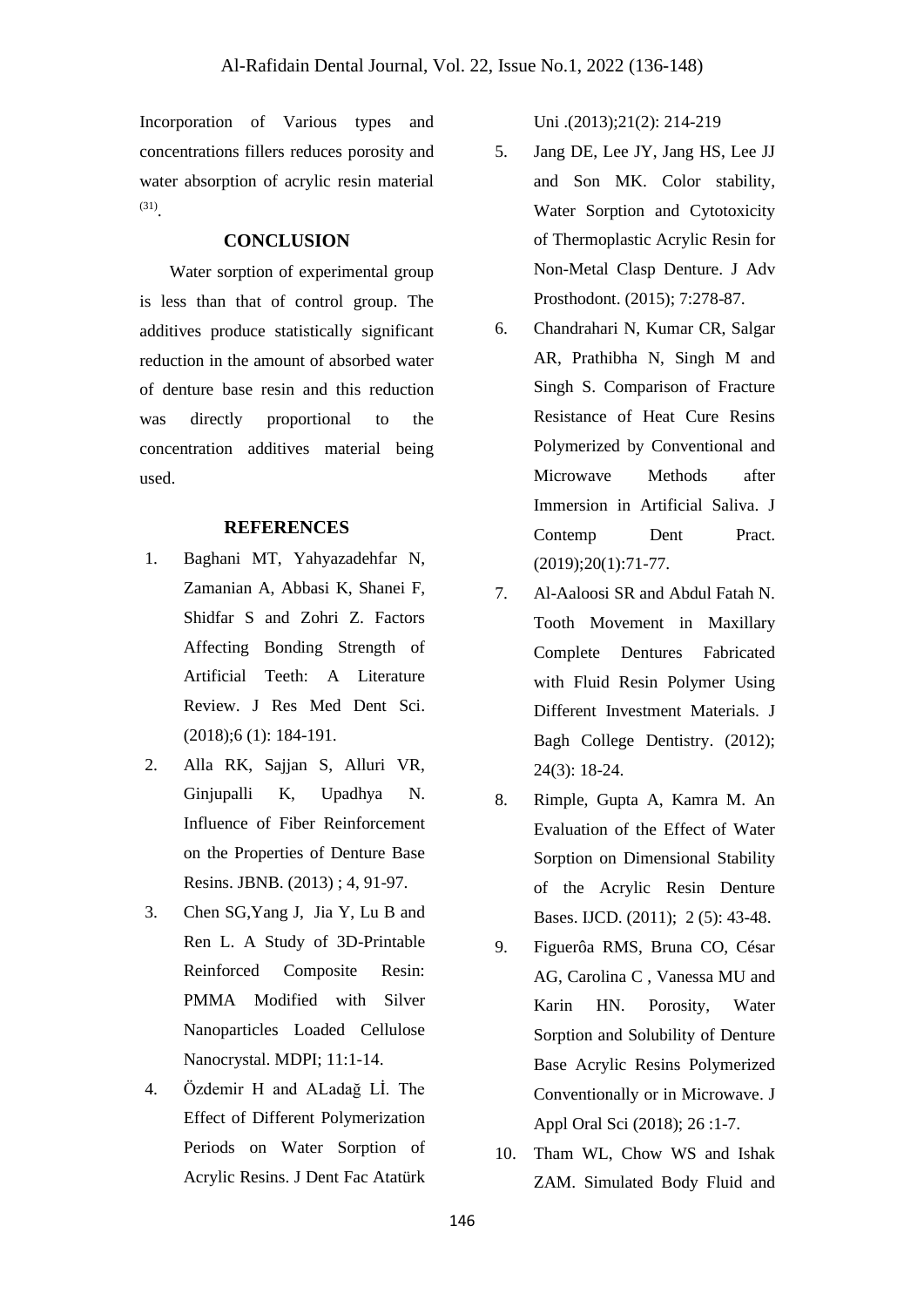Water Absorption Effects on Poly Methylmethacrylate/

Hydroxyapatite Denture Base Composites. Express Polym Lett (2010); 4(9): 517–528.

- 11. Narayanan S. Comparative Study of Sorption of Heat Cure and Self Cure Acrylic Resins in Different Solution. International Journal of Current Research. (2019);11(2):1567-1580.
- 12. Taqa AA, Nazhat MNY and Basshi TY. The Effect of Autoclave on the Powder of (PMMA) on the Water Sorption, Solubility and Porosity. Int. Res.J. Basic Clin. Stud. (2014); 2(7):87- 91.
- 13. Hamza M, Alsolam M, Oudah AM, Alhadi AAB and Alarjan A. Appraise the Different Types of Polymer Used in denture base Through their physical property (water sorption). EIMJ. (2020); 25(6):1-16.
- 14. AL-Omari AW, kassab NH, Mohammed NZ. Water Sorption and Solubility of Two Acrylic Resin Denture Base Materials Polymerized by Infrared Radiation. Al–Rafidain Dent J. (2019);19(1):20-31.
- 15. Dehis WM, Eissa SM, Elawady AF, Elhotaby MM. Impact of nano-TiO2 particles on Water Sorption and Solubility in Different Denture Base Materials.

J Arab Soc Med Res. (2018);  $13:99-105$ .

- 16. Abdel-Karim UM, EL-Safty SM and Kenawy EL-S. Surface Roughness, Hardness, Color Stability, Water Sorption and Water Solubility of PMMa Denture Base material Reinforced with Synthesized inorganic, Organic, and Hybrid Nanofibers. Egyptian Dental Journal. (2018) ; 64(4): 3593- 3608.
- 17. Zidan S, Silikas N , Haider J and Yates J. Long-Term Sorption And Solubility of Zirconia-Impregnated PMMA Nanocomposite in Water and Artificial Saliva. Materials. (2020); 13(17):1-12.
- 18. Salih SE, Oleiwi JK and Mohammed AT. Effect of Water Absorption on the Compressive Strength for PMMA Nano Composites and PMMA Hybrids Nano Composites Reinforced by Different Nanoparticles Used in Dental Applications. Eng. &Tech.Journal. (2016);34(14): 4562- 4552.
- 19. ADA (American Dental Association) Specification No. 12 Denture Base Polymers. Council on Scientific Affairs, Approval date: September 13. (2002).
- 20. Agarwal B, Patel CBS, Singh BP, Kumar A, Singh M, Singh N (2015): Water Sorption and Solubility of Denture Base Resins-